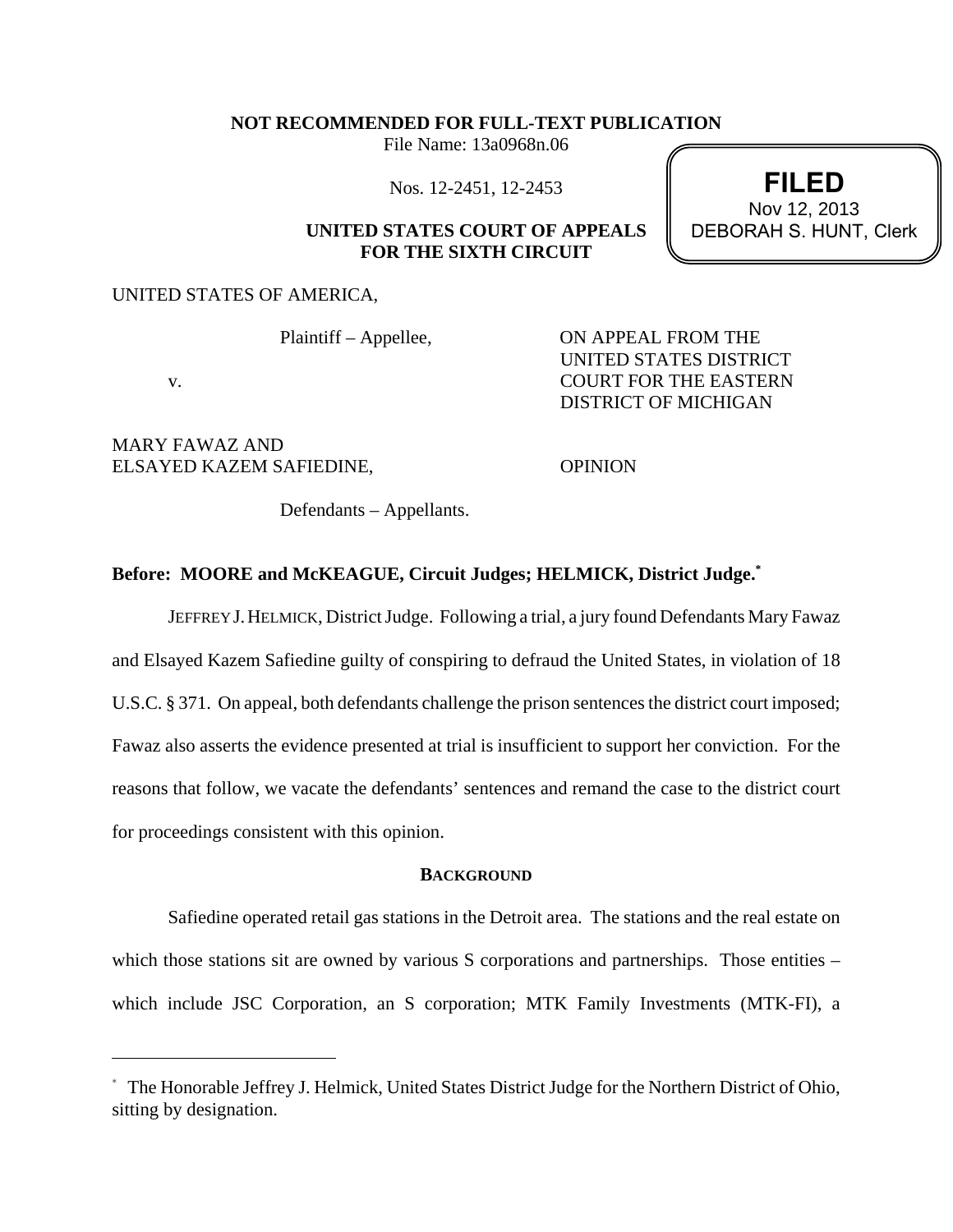partnership of which Safiedine was a 50% partner; and MTK & KLC, a partnership of which MTK-FI was a 50% partner – were owned by Safiedine and various members of his family. From about 1998 until 2002, Safiedine operated between nine and twelve Sunoco franchise gas stations, as well as several other franchise stations with other oil companies. Fawaz was Safiedine's long-time employee, and worked as his bookkeeper and manager during the time period relevant to this case. As bookkeeper, Fawaz provided Quickbooks data and bank records to Allan Cohen, the Certified Public Accountant ("CPA") for Safiedine's businesses. At various times, Fawaz also held herself out as JSC's president or vice-president.

The government began investigating Safiedine's businesses, and pursued an indictment against Safiedine and Fawaz after concluding the two conspired to conceal income the businesses received through contracts between Sunoco and JSC and to underreport the sale price of a gas station and real estate in order to avoid paying taxes on those transactions. Fawaz and Safiedine were indicted by a federal grand jury on March 13, 2008, on one count each of conspiracy to defraud the United States by impeding and impairing the lawful functions of the Internal Revenue Service, in violation of 18 U.S.C. § 371, often referred to as a *Klein* conspiracy. *See United States v. Klein*, 247 F.2d 908 (2nd Cir. 1957). Both defendants pled not guilty.

Sunoco entered into numerous franchise agreements with JSC. The franchise agreements set the terms under which the businesses would purchase and resell fuel, as well as promote Sunoco's brand. The agreements included minimum purchase amounts, and provided two types of consideration, running and upfront. Under the terms of the running consideration provision, Sunoco paid approximately 1.5 to 2 cents per gallon for each gallon of gasoline that JSC purchased above a set threshold. Under the upfront consideration provision, Sunoco paid JSC a lump sum at or near the beginning of the contract term. The upfront consideration payments were used as inducements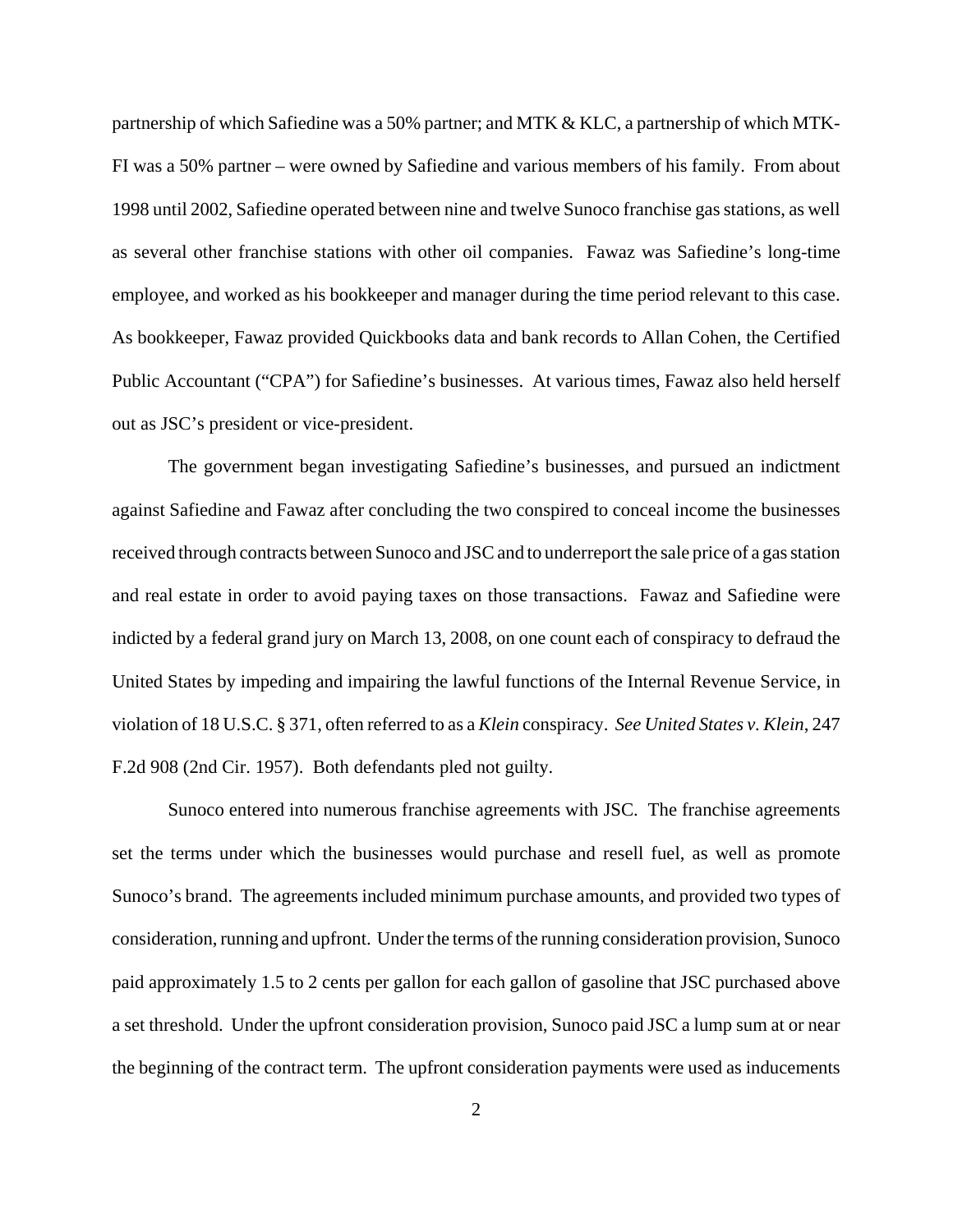as well as to cover costs associated with updating and rebranding the fueling stations. In the event JSC breached the franchise agreements, $<sup>1</sup>$  Sunoco could assert a claim to some or all of the upfront</sup> consideration payment.

The government presented evidence at trial that, between October 9, 1998, and January 5, 2001, JSC received ten upfront consideration payments from Sunoco totaling \$985,000. Fawaz or Safiedine<sup>2</sup> signed seven of the checks over to third parties. Three checks went to Charles Burns, an officer of the Oscar Larson Company, a construction company who had done work for Safiedine at several of his properties, including those JSC operated. Four checks went to Mansour Kassabri, owner of Kassabri Construction LLC, who also performed work for JSC and other entities with which Safiedine was affiliated. While some of the money was used to pay JSC's debts to the two companies, other portions of the money were used to pay debts incurred by Safiedine's other entities. Safiedine also instructed Kassabri to forward money from the payments to other individuals, including Safiedine's brother and Moussa Souiedan, who was the assignee of one of the Sunoco contracts.

Cohen testified at trial that he prepared JSC's tax returns based on bank statements; because only one of the checks was deposited directly in JSC's bank account, Cohen listed only the amount of that check as income on JSC's tax returns between 1998 and 2001. Cohen testified after the \$125,000 check was deposited in JSC's account on or about December 13, 1999, he informed Safiedine and Fawaz the company needed to pay taxes on the upfront consideration payments. Over

<sup>&</sup>lt;sup>1</sup> The parties do not claim JSC breached the contracts, though Fawaz and Safiedine argue Sunoco's ability to reclaim some portion of the upfront consideration payments in the event of a breach makes those payments loans rather than income for tax purposes.

<sup>&</sup>lt;sup>2</sup> The government presented evidence at trial that Fawaz and Safiedine each negotiated at least one of the Sunoco checks.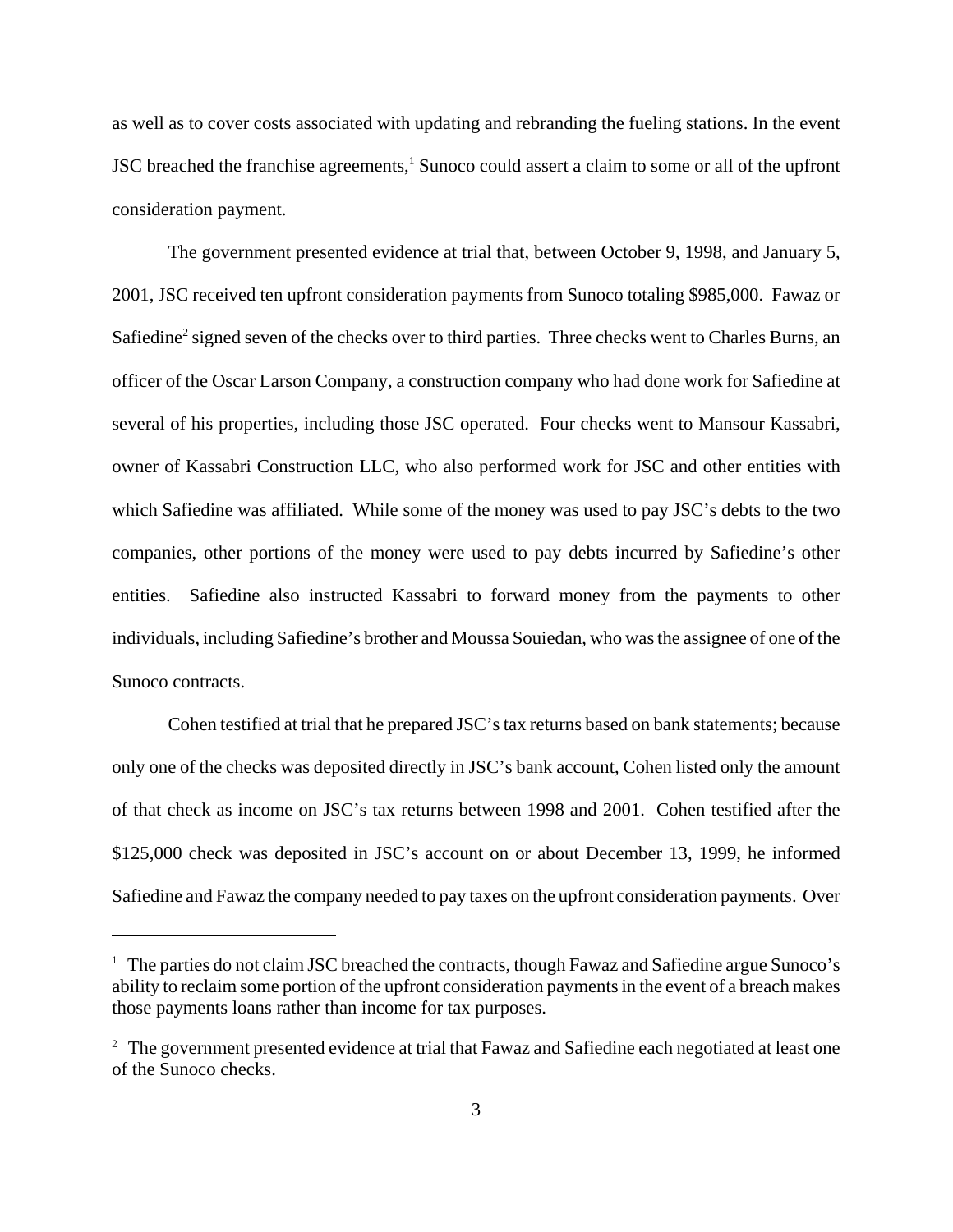the next 13 months, Fawaz and Safiedine signed four checks from Sunoco over to Kassabri to pay debts owed by Safiedine's various companies and instructed Kassabri to forward other portions of the payments to other individuals.

In September 1999, Safiedine agreed to sell property located at 25815 Joy Road, Dearborn Heights, Michigan (the "Joy Road station"), to Ali Awada, who operated the gas station located on the property; MTK & KLC owned the real property, but there is no evidence the other partners in MTK & KLC were involved in the transaction. Safiedine and Awada agreed on a sale price of \$875,000. Fawaz appeared at the September 30, 1999 closing on behalf of MTK & KLC, and signed a notarized warranty deed conveying the property to Awada for \$875,000. Awada signed a buyer's settlement statement noting the price was \$875,000, and the parties' closing company confirmed state and local property transfer taxes were assessed based on a purchase price of \$875,000.

Awada testified he was unable to pay the entire price at closing and negotiated an alternate payment agreement. Awada secured a \$652,000 mortgage loan, agreed to forgive a \$105,000 debt Safiedine owed him from a separate business venture, waived his claims to the security deposit and prepaid rent on the Joy Road station in the amount of \$31,500, and paid \$35,000 in cash to Safiedine and \$50,000 in cash to Fawaz, for a total of \$873,500. Closing was extended until October 13, 1999, to permit these arrangements to be finalized and payment to occur. On October 13, the closing company received a revised seller's statement, which Fawaz endorsed, indicating Awada produced over \$240,000 in earnest money; the original closing documents provided for only \$50,000 in earnest money.

In April 2000, Safiedine and Fawaz asked Awada to sign a written statement indicating he purchased the Joy Road station for \$700,000; Safiedine told Awada he wanted to prove to his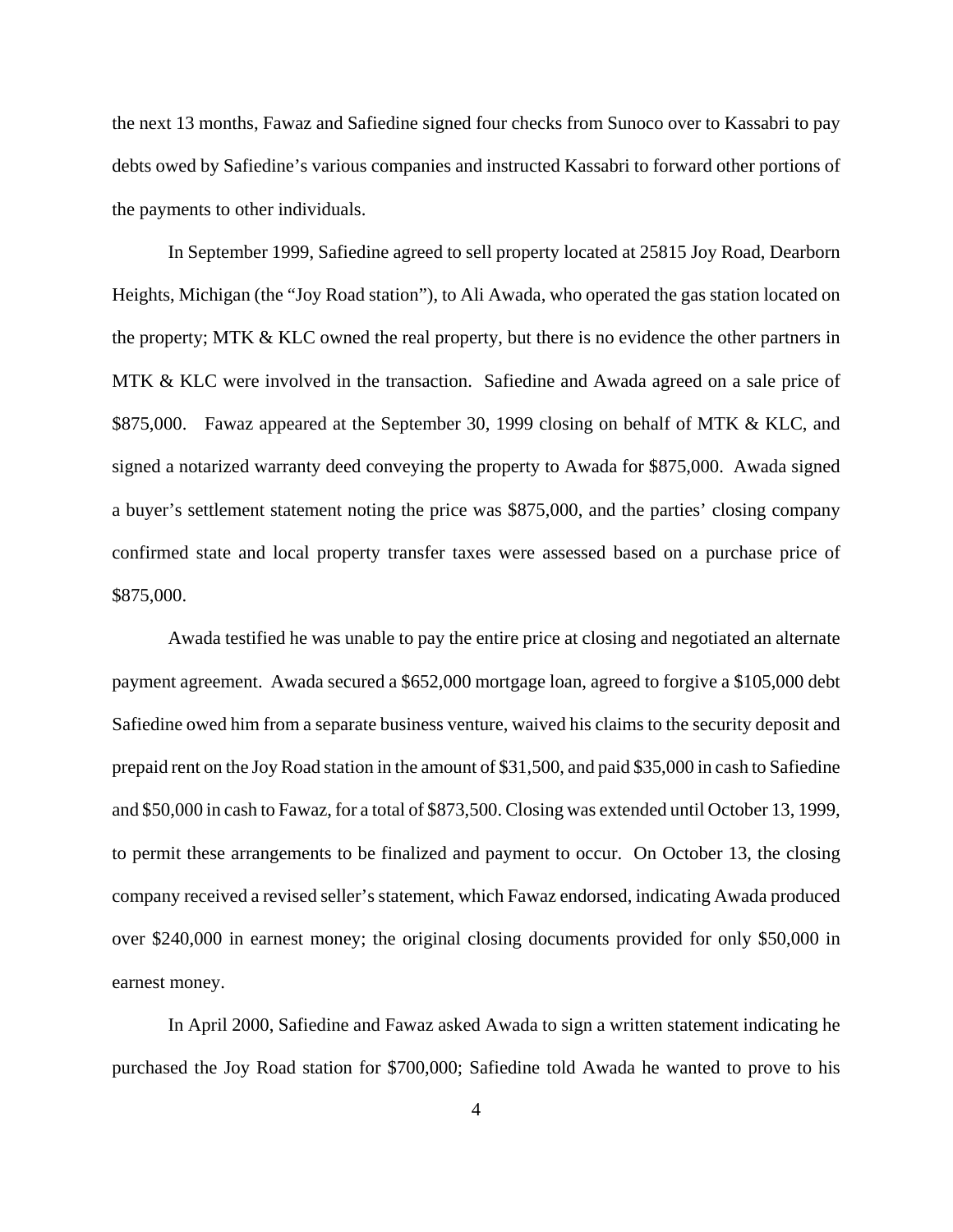business partners that this was the amount he received for the property. Awada testified he signed the document despite knowing it was not the true price. Cohen, who also prepared the tax returns for MTK & KLC, reported \$700,000 as the sale price of the Joy Road station on the partnership's tax return. Awada also testified Fawaz and Safiedine asked him to say he purchased the Joy Road station for \$700,000 if he was contacted by government investigators and to explain the other \$175,000 was used to pay for replacement of the gas pumps and other expenses, but that he told them he would not do so. According to Awada, during the meeting, Fawaz looked at the ceiling and stated the purchase price was \$700,000, but Awada did not understand the apparent significance of her conduct until later.

On September 14, 2011, a jury found Fawaz and Safiedine guilty of conspiracy in violation of § 371. Fawaz and Safiedine filed motions for judgment of acquittal or, in the alternative, for a new trial, which the trial court denied on June 7, 2012. On July 19, 2012, the trial court also denied the defendants' motions for reconsideration of the trial court's order denying their earlier motions for judgment of acquittal or for a new trial. Following a sentencing hearing at which Fawaz and Safiedine presented expert testimony in support of a lower guideline range and sentence, the district court sentenced Safiedine to 21 months imprisonment and Fawaz to a term of 12 months and 1 day. The district court entered the judgment on sentencing on October 22, 2012. This appeal followed.

#### **ANALYSIS**

#### **SUFFICIENCY OF THE EVIDENCE**

We review a district court's denial of a Rule 29 motion for judgment of acquittal *de novo*. *United States v. McGee*, 529 F.3d 691, 696 (6th Cir. 2008) (*quoting United States v. Solorio*, 337 F.3d 580, 588 (6th Cir. 2003)). We must draw all factual inferences in the light most favorable to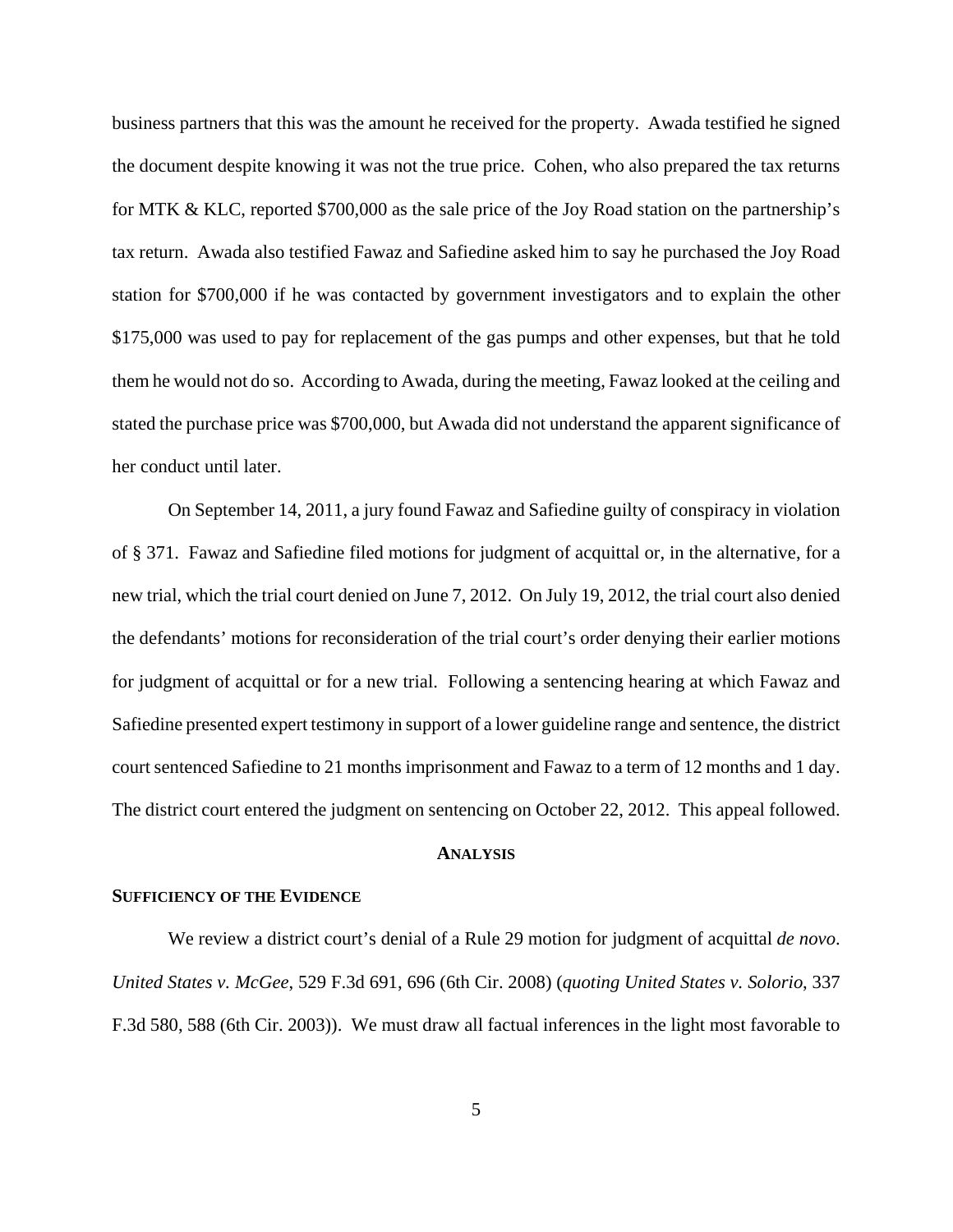the jury's verdict and, in order to reverse, we must determine no rational juror could have concluded the defendant was guilty beyond a reasonable doubt on the evidence presented. *Id.*

At trial, "the government was required to prove beyond a reasonable doubt (1) that two or more persons conspired to interfere with the lawful function of the IRS in collecting taxes at or about the time alleged, (2) that the defendant willfully joined the conspiracy, (3) that one or more coconspirators did at least one of the overt acts described in the indictment, and (4) that the overt act was done in furtherance of the conspiracy." *United States v. Fisher*, 648 F.3d 442, 447 (6th Cir. 2011). The existence of a criminal conspiracy need not be proven by direct evidence; "a common plan may be inferred from circumstantial evidence. . . . [Furthermore], once the government has established a conspiracy, only slight evidence is necessary to implicate a defendant." *United States v. Branham*, 97 F.3d 835, 854 (6th Cir. 1996) (internal citations and quotation marks omitted).

Fawaz argues the evidence is insufficient to establish (1) the existence of an agreement to defraud the IRS, (2) she knew of or intended to join the conspiracy, or (3) she committed an overt act in furtherance of the conspiracy.

As the district court noted in denying Fawaz's motion for a judgment of acquittal, the government introduced evidence that Fawaz and Safiedine twice approached Awada to seek his cooperation in concealing the amount of the Joy Road station purchase price, first from Safiedine's business partner and then from any government investigators who contacted Awada about the transaction. Further, after Cohen told Fawaz and Safiedine that JSC needed to report the Sunoco upfront consideration payments as income, Fawaz and Safiedine continued to negotiate the checks to third parties rather than depositing them in JSC's bank account. Combined with testimony establishing that JSC underreported the sale price of the Joy Road station on its tax return by \$175,000 and that Fawaz knew Cohen determined JSC's corporate income by examining JSC's bank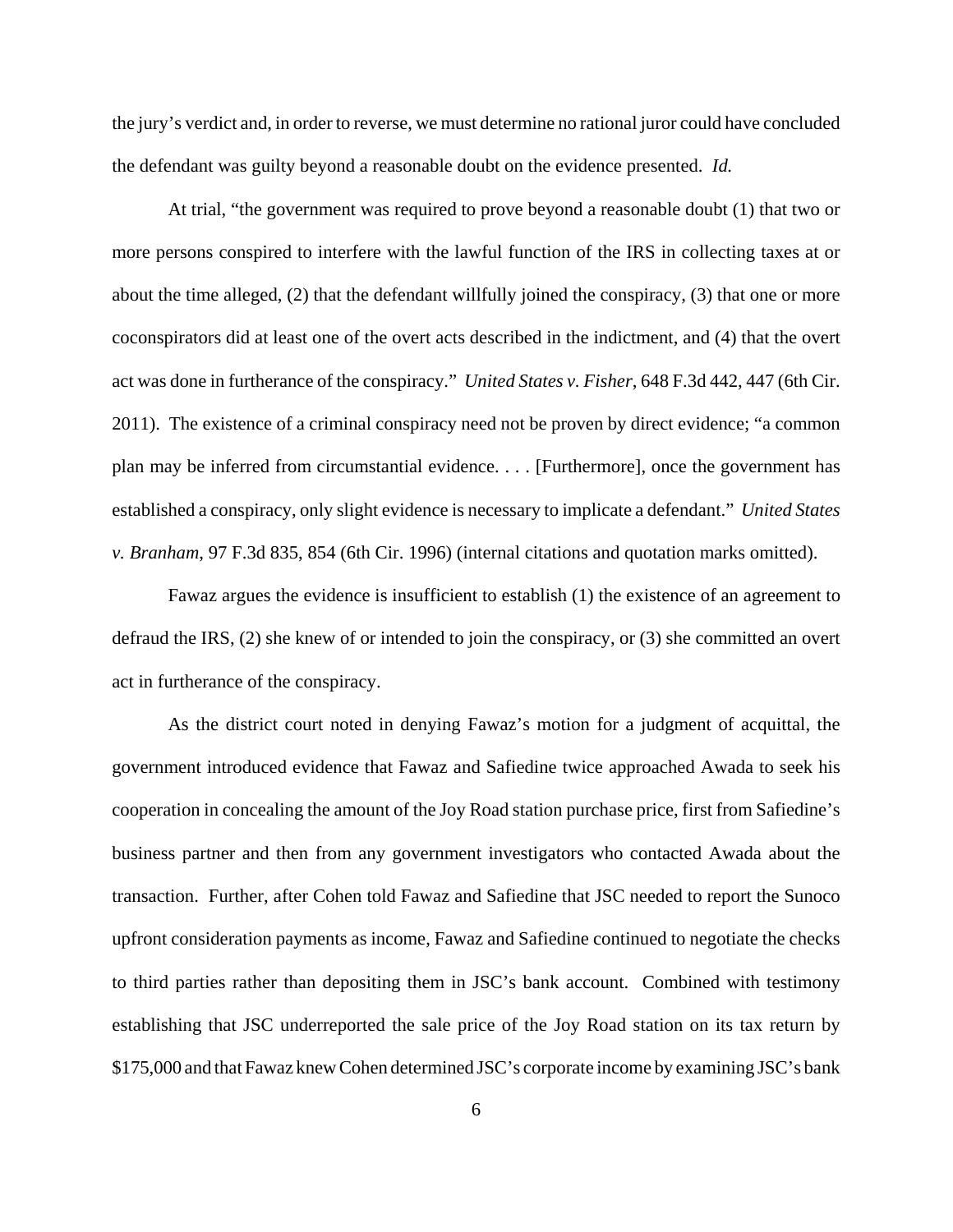statements, and viewed in a light most favorable to the prosecution, a rational juror could conclude beyond a reasonable doubt Fawaz knew of and intended to participate with Safiedine in a tacit agreement to interfere with the lawful functions of the IRS.

Further, Fawaz's repeated contentions that she only was following Safiedine's instructions, and thus did not commit an overt act intended to further the conspiracy,<sup>3</sup> do not insulate her from criminal culpability. *See Susnjar v. United States*, 27 F.2d 223, 224 (6th Cir. 1928) ("An employee is not immune from punishment for [her] participation in criminal conspiracy upon any such idea as that [her] employment required [her] to engage therein."). The fact that Safiedine, and not Fawaz, had final approval over checks issued or expenses incurred by Safiedine's businesses does not support a conclusion that Fawaz did not understand the implications of continuing to negotiate the Sunoco upfront consideration payments to third parties in disregard of Cohen's admonition regarding the need to pay taxes on those funds, or of asking Awada to sign a falsified statement of the Joy Road station sales price. Fawaz has failed to carry her burden of demonstrating that a rational juror, when viewing the evidence produced at trial in a light most favorable to the jury's verdict, could not have concluded the government proved the elements of a *Klein* conspiracy beyond a reasonable doubt. Accordingly, we affirm the district court's denial of Fawaz's Rule 29 motion.

### **SENTENCING GUIDELINES**

Sentencing Guideline § 2T1.9 applies to violations of § 371. The base offense level is the greater of the offense level as determined by § 2T1.1 or § 2T1.4, or offense level 10. U.S.S.G. §

<sup>3</sup> As the district court correctly noted, "an overt act in furtherance of a conspiracy need not be illegal itself." *United States v. Safiedine et al.*, No. 08-20148-2, 2012 WL 2054837, at \*5 (E.D. Mich., June 7, 2012) (*quoting United States v. Jerkins*, 871 F.2d 598, 602-03 (6th Cir. 1989)). Evidence that Fawaz personally negotiated at least one of the Sunoco checks to a third party, even though the act itself is not illegal, is sufficient to support a rational juror's conclusion that the overt act element of the *Klein* conspiracy charge was satisfied.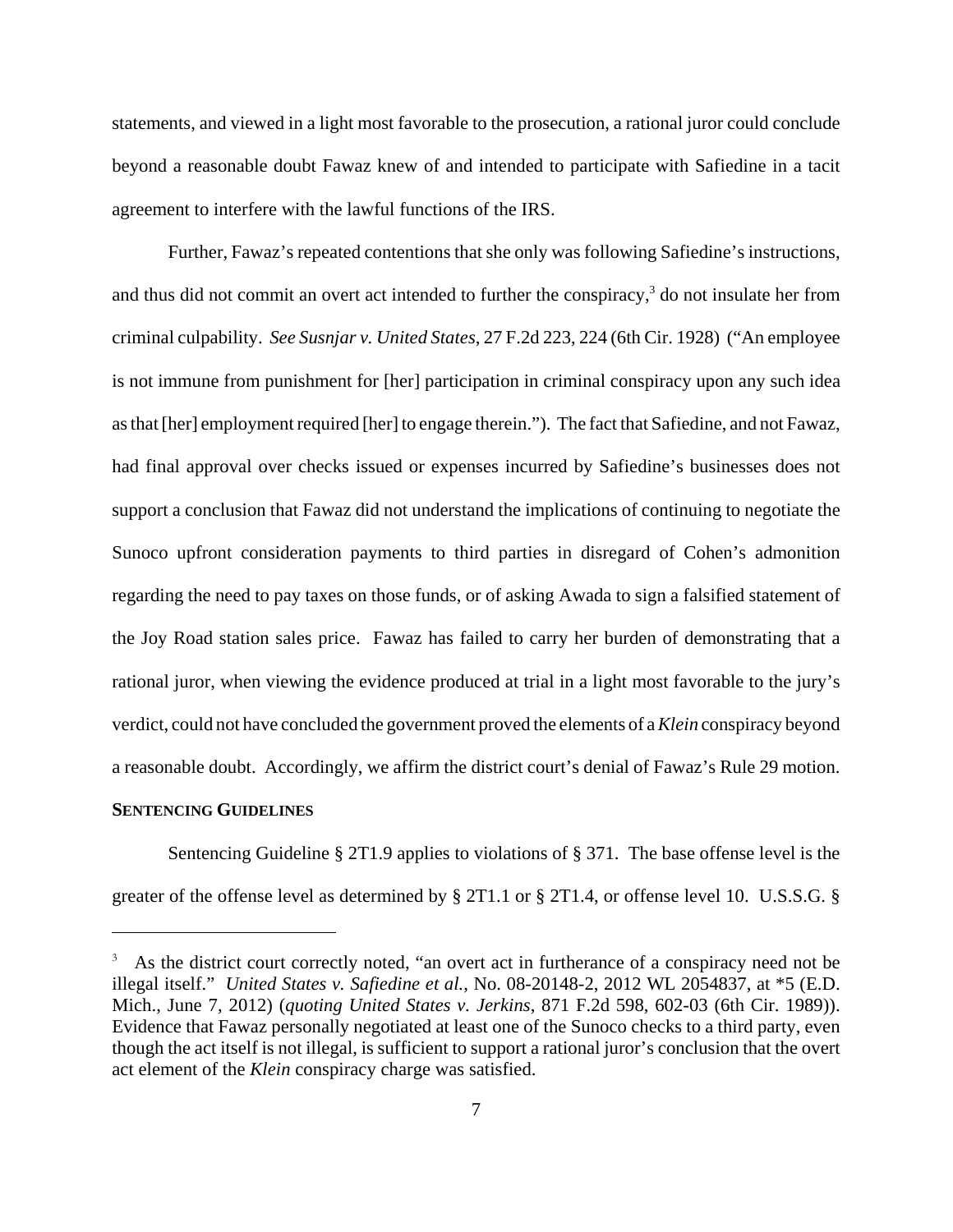2T1.9(a). Guideline § 2T1.1 calculates the base offense level through specified monetary ranges in Guideline  $\S 2T4.1$ . U.S.S.G.  $\S 2T1.1(a)$ . For the purposes of Guideline  $\S 2T1.1$ , "[i]f the offense involved tax evasion or a fraudulent or false return, statement, or other document, the tax loss is the total amount of loss that was the object of the offense (i.e., the loss that would have resulted had the offense been successfully completed)." U.S.S.G. § 2T1.1(c)(1). "If the offense involved filing a tax return in which gross income was underreported, the tax loss shall be treated as equal to 28% of the unreported gross income . . . unless a more accurate determination of the tax loss can be made." U.S.S.G.  $\S 2T1.1(c)(1)(n.(A)).$ 

At the sentencing hearing, Safiedine and Fawaz objected to the probation officer's conclusion that JSC underreported its income by  $$1,020,000<sup>4</sup>$  and estimation of the tax loss as \$285,600 pursuant to the 28% default tax rate included in Guideline §  $2T1.1(c)(1)(n.(A))$ . The probation officer's conclusions led to her recommendation that the court determine the appropriate base offense level was 18. At the sentencing hearing, Fawaz and Safiedine presented expert testimony from Michael Washenko, a private forensic accountant who previously worked 34 years for the IRS, in part assisting in investigations similar to the investigation of Safiedine and Fawaz. Washenko testified that the government did not actually incur a tax loss as a result of the underreported income and sales price of the Joy Road station; rather, Washenko testified Safiedine actually overpaid his taxes because he did not claim business expense deductions related to the payments Safiedine made in signing the Sunoco checks over to third parties.

The district court did not conclude the amount of the tax loss should be adjusted by the deductions to which Safiedine asserted he was entitled and, after concluding some of the income

<sup>&</sup>lt;sup>4</sup> This total includes \$175,000 from the sale of the Joy Road station and \$845,000 from unreported Sunoco upfront consideration payments.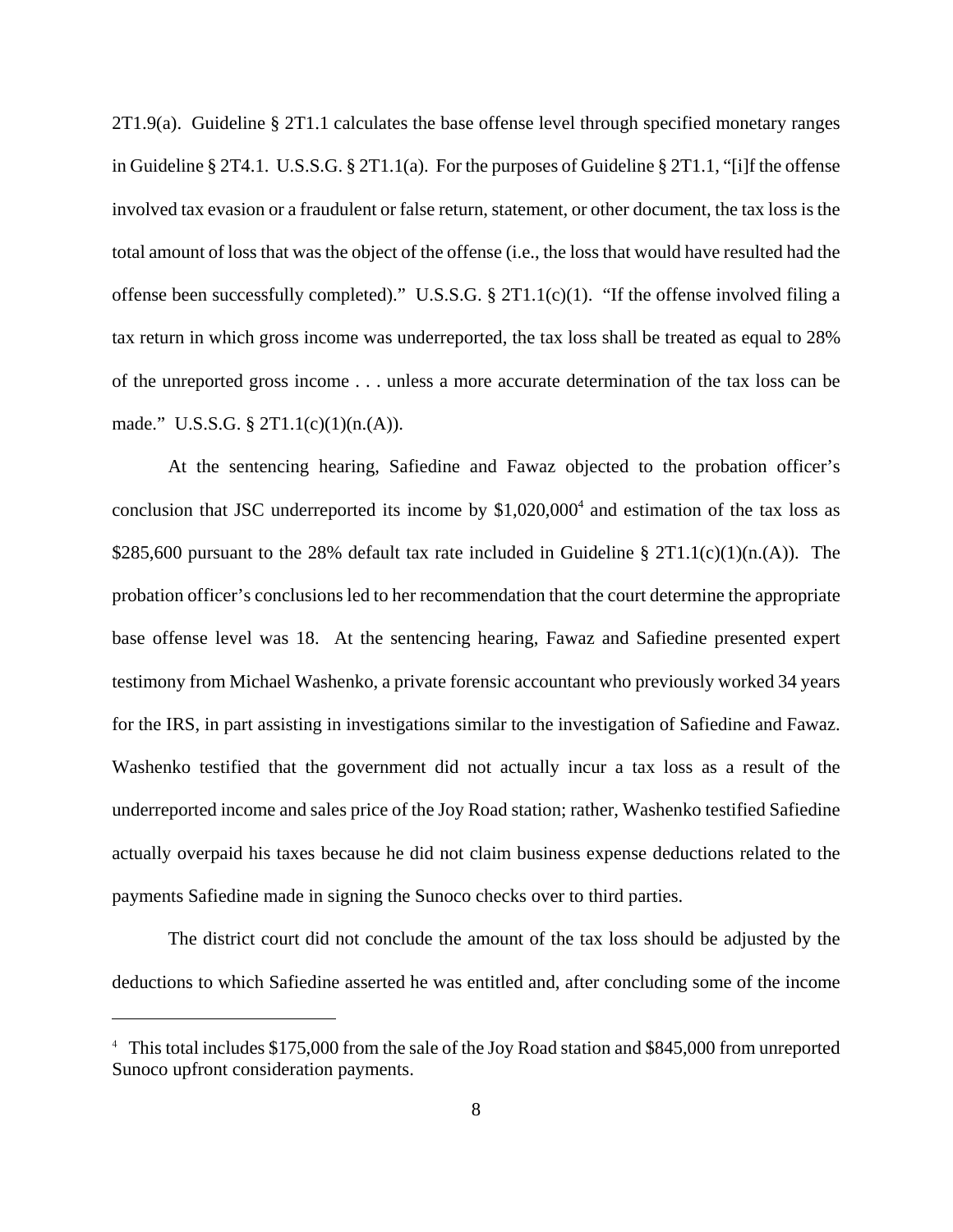from the Sunoco payments had been reported on the tax return of another of Safiedine's businesses, applied the default 28% tax rate from Guideline  $\S 2T1.1(c)(1)(n.(A))$  to the unreported income and the 20% capital gains rate to the unreported balance of the Joy Road station sale price. After adding these estimates together, the district court determined the total loss was \$193,200. Accordingly, the district court concluded the appropriate base offense level was 16, rather than 18 as the probation officer initially concluded, and that both defendants were Criminal History Category I. Therefore, the advisory guideline range for both defendants was 21 to 27 months. The district court then sentenced Safiedine to 21 months imprisonment and Fawaz to 12 months and 1 day imprisonment.

On May 6, 2013, the United States Sentencing Commission submitted proposed amendments to the Application Notes in the Commentary for Guideline § 2T1.1 to Congress. Amendments to U.S.S.G. § 2T1.1 Application Notes, 78 Fed. Reg. 26, 429 (May 6, 2013). Those amendments instruct courts, in determining the tax loss, to "account for the standard deduction and personal and dependent exemptions to which the defendant [is] entitled . . . [as well as] account for any unclaimed credit, deduction, or exemption that is needed to ensure a reasonable estimate of the tax loss" within several specified restrictions. Id. The Sentencing Commission promulgated the amendment in response to a conflict among the federal courts of appeal "regarding whether a sentencing court, in calculating tax loss as defined in §2T1.1 . . . may consider previously unclaimed credits, deductions, and exemptions that the defendant legitimately could have claimed if he or she had filed an accurate tax return."  $\underline{Id}$ . at 26, 430.

Those amendments took effect on November 1, 2013. The parties dispute whether the amendments are clarifying and thus retroactively applicable or substantive and thus only prospectively applicable. "This court has consistently recognized that clarifying amendments may be applied retroactively to discern the Sentencing Commission's intent regarding the application of